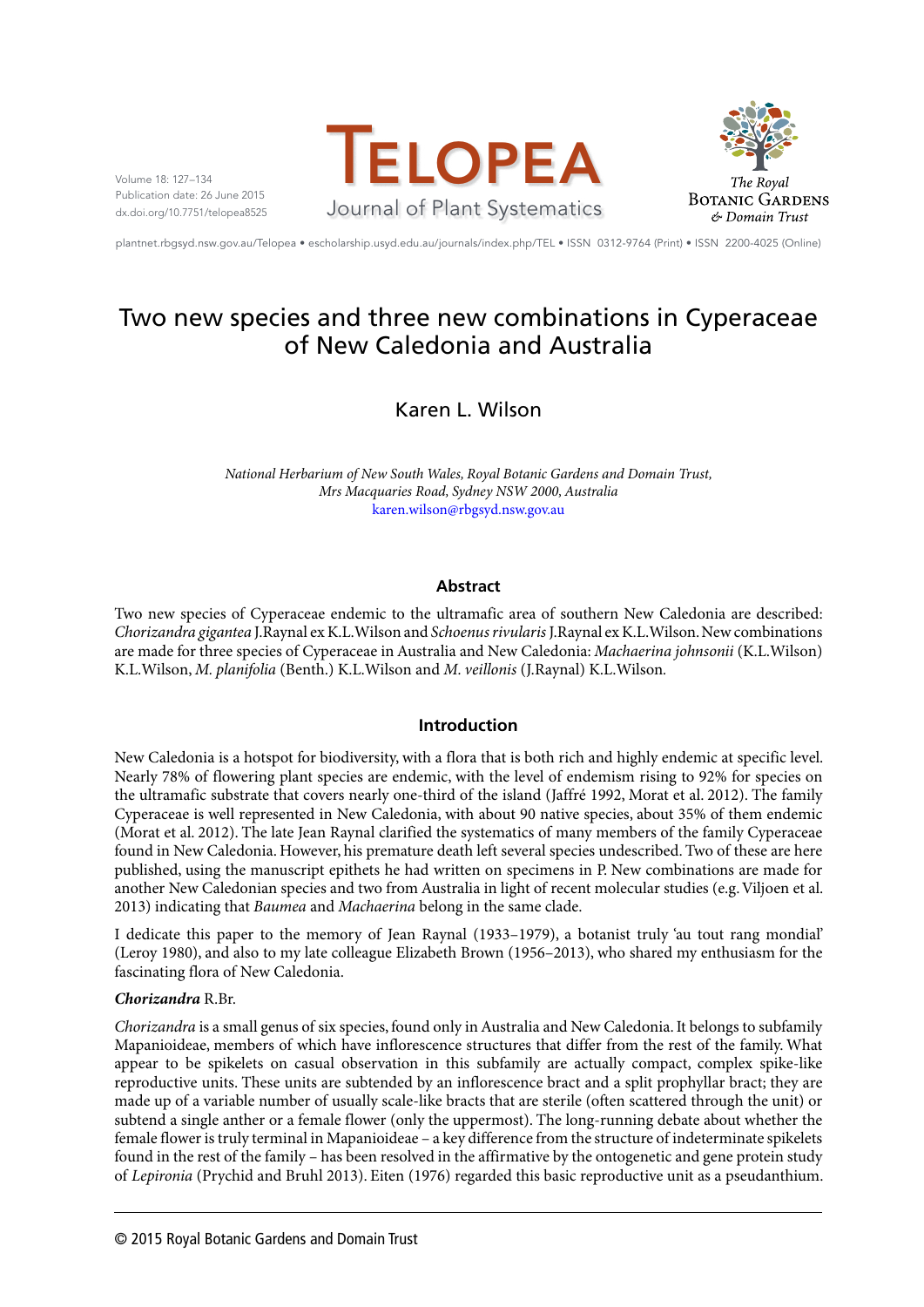Kukkonen (1984) called this unit a spicoid, defined as a lateral, determinate or closed floral unit that would be called a spikelet except that it terminates in a flower. Simpson (1992) followed this terminology for *Mapania.* In the *Flora of New South Wales* and *Flora of Victoria* treatments (Wilson 1993, 1994a, respectively) I used the term pseudospikelet as a neutral descriptive term suitable for a general audience. Developmental studies such as those on *Exocarya sclerioides* (Richards et al. 2006), *Paramapania parvibractea* (Vrijdaghs et al. 2006) and *Lepironia articulata* (Prychid and Bruhl 2012) are clarifying the reproductive units in the subfamily. The current investigation of *Chorizandra* by C. Prychid and J. Bruhl (pers. comm.) is not yet completed, so I am here using the terminology of Wilson (1993, 1994a), viz., calling the basic reproductive unit a pseudospikelet and using the term glume for the bracts that subtend male or female reproductive parts.

The inflorescence in *Chorizandra* is head-like: a dense cluster of numerous pseudospikelets. 'Core' is here used for the solid central area of the inflorescence to which the pseudospikelets are attached. The axis of a pseudospikelet remains attached to the core after the floral parts of the pseudospikelet drop at maturity. The shape of the core is easily observed on over-mature specimens or, if material is plentiful, by cutting longitudinal and transverse sections of the inflorescence.

Glume shape in *Chorizandra* changes gradually from the base to apex of a pseudospikelet. Glumes range from more or less folded laterally and concave near the base of the pseudospikelet to flattened (or cucullate in *C. cymbaria*) near the top, the basal glumes broadening to their apex (often spathulate) while those near the top of the pseudospikelet are more or less linear (parallel-sided). Glume length in the following description refers to the widest glume in a pseudospikelet (i.e., those near the base of the pseudospikelet). Glume colour in the genus is generally paler (white to pale brown) at the base of a glume and darker golden brown or red-brown at the apex of a glume.



**Fig. 1.** *Chorizandra gigantea* – typical example of this taxon (NSW201918) showing elongated culms and compact pseudolateral inflorescence (at bottom right).



**Fig. 2**. *Chorizandra gigantea.* **A,** culm showing pluritubulose pith. **B,** an older inflorescence (top) showing the raised solid core covered in pseudospikelet axes from which most of the floral parts have fallen, and a younger inflorescence (bottom) showing the partly sheathing base and more or less unitubulose pith of the lowest inflorescence bract and the dried styles exserted from pseudospikelets (NSW201918).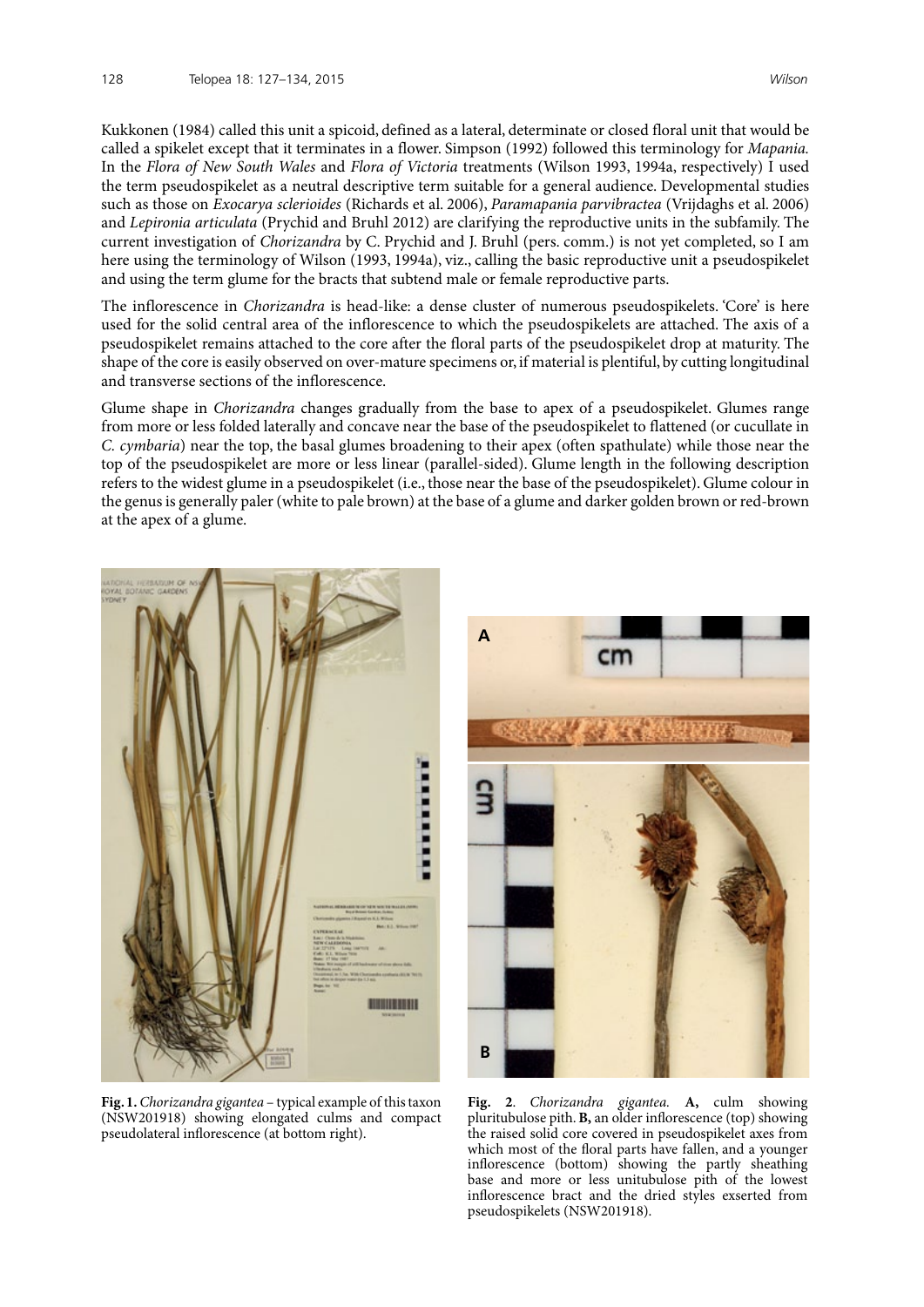## *Chorizandra gigantea* J.Raynal ex K.L.Wilson, **sp. nov. Figs 1, 2**

**Diagnosis:** A *C. cymbaria* culmis grandioribus ac non verruculosis, plerumque pluritubulosis, inflorescentia globosa, ellipsoidea vel hemispherica differt. A *C. australis* culmis plerumque pluritubulosis, glumis minoribus pallidoribus differt.

**Type:** New Caledonia: Province Sud: Grand Lac, *H.S. MacKee 3375*, 15 Nov1955; holo: P607399; iso: NSW46045.

*Erect* aquatic perennial, with culms closely packed on a tough rhizome. *Culms* terete, 90–200 cm long, 3–7 mm diam. about halfway along its length, pluritubulose, rarely unitubulose above (transverse septa not obvious externally when fresh), glabrous, longitudinally finely striate but not verruculose, mid-green. *Lower leaves* reduced to sheaths; *upper leaf blades* terete, to 180 cm long, shorter than culms, about same diameter as culms, pluritubulose, rarely unitubulose above; sheaths loose, pale brown at maturity, to 30 cm long, variably septatenodulose on adaxial surface. *Lowest inflorescence bract* erect, appearing continuous with culm, 12–40 cm long, pluritubulose or rarely unitubulose, septa not visible externally; margins of the base of this bract and of several much smaller inflorescence bracts above the lowest hyaline to yellow-chartaceous, not or faintly reddotted, slightly enlarged but not strongly sheathing inflorescence. Inflorescence pseudolateral, hemispherical to globose or ellipsoid, dense, 10–24 mm long, 7–15 mm diam., with numerous pseudospikelets; core raisedellipsoid to ovoid or hemispherical. *Pseudospikelets* with several sterile glumes at the base, c. 10–16-flowered, flowers all male except for uppermost, which is female. *Glumes* spirally arranged, 3.5–5.0 mm long, to 1.5 mm wide, spathulate to nearly linear, thin-textured, whitish near their base, pale brown to red-brown in upper half and with narrow whitish band at apex, glabrous, at least several lower glumes keeled near apex; apex more or less praemorse, obtuse to acute. *Stamen* 1 per flower; anther 1.5–2.2 mm long, excluding apical appendage 0.1–0.3 mm long. *Style* 3–5-fid, white when fresh. *Fruit* (only seen immature) obovoid, with 8–12 longitudinal ridges, with faint and irregular transverse ridges, tough, c. 3.5 mm long, c. 1.8 mm diam., dull red-brown.

**Distribution:** The Plaine des Lacs region in the south-east of New Caledonia.

**Habitat:** This aquatic species grows in water to at least 2 m deep, with culms and inflorescences extending 0.5–1 m above water level, in lakes and waterholes associated with streams through the maquis on ultramafic soils.

**Phenology:** Flowering apparently June to March; no mature fruit seen. Limited fertile material was available. In particular, specimens with mature fruits are needed.

**Conservation status:** The species was assessed as VU (Vulnerable) by Jaffré et al. (1998), under the informal name '*Chorizandra* sp. (MacKee 43278)'. Jaffré et al. (1998, 2010) point to the paucity of conservation areas throughout New Caledonia, and the limited statutory protection afforded by many of the existing reserves, particularly from disturbance caused by mining. All of the known localities of this species on the Plaine des Lacs and along the Rivière des Lacs fall within the recently declared Ramsar site Les Lacs du Grand Sud Néo-Calédonien (Barnaud et al. 2014), but that status probably confers no real protection against disturbance caused by the neighbouring nickel-mining sites, whether from activities associated with the open-cut mining itself, other land clearing, or changes to the hydrological regime. The only territorial reserve that the species is known to occur in, the Chute de la Madeleine special botanical reserve, offers no statutory protection from any future mining disturbance, whether it occurs upstream or adjoining the reserve.

**Etymology:** From the Greek *gigas*, a giant, in reference to the culms, which are much longer than any other species in the genus. Specimens of this species in P were given the manuscript epithet 'gigantea' by the late Jean Raynal. It is my pleasure to preserve the epithet and the authorship as given above in memory of that excellent cyperologist whose career was cut tragically short.

**Notes:** This species was referred to by Cook et al. (1974, p. 196), but the name was a *nomen nudum* there.

The glumes are not as dark red-brown at the apex as commonly found in other species in this small genus. *Chorizandra* differs from *C. cymbaria* R.Br., the only other species in New Caledonia, in having much longer culms, which are never verruculose. It has an inflorescence core that is elongated as in *C. cymbaria* but differs in being prominently raised with shorter, more slender pseudospikelet axes, and the complete inflorescence shape is globose to hemispherical rather than clearly elongated as in *C. cymbaria*, which has fewer pseudospikelets. Culms, leaves and the main inflorescence bract are generally pluritubulose but culms and leaves may rarely be unitubulose above (particularly in more slender plants), whereas *C. cymbaria* has the culms and leaves, although always unitubulose above, often pluritubulose towards the base (including in most specimens from New Caledonia).

The species differs from *C. australis* K.L.Wilson, the only species of comparable size and the most strongly aquatic of the Australian species, in having culms, leaves and inflorescence bract pluritubulose (rarely unitubulose near apex) whereas in *C. australis* the culms, leaves and lowest inflorescence bract are mostly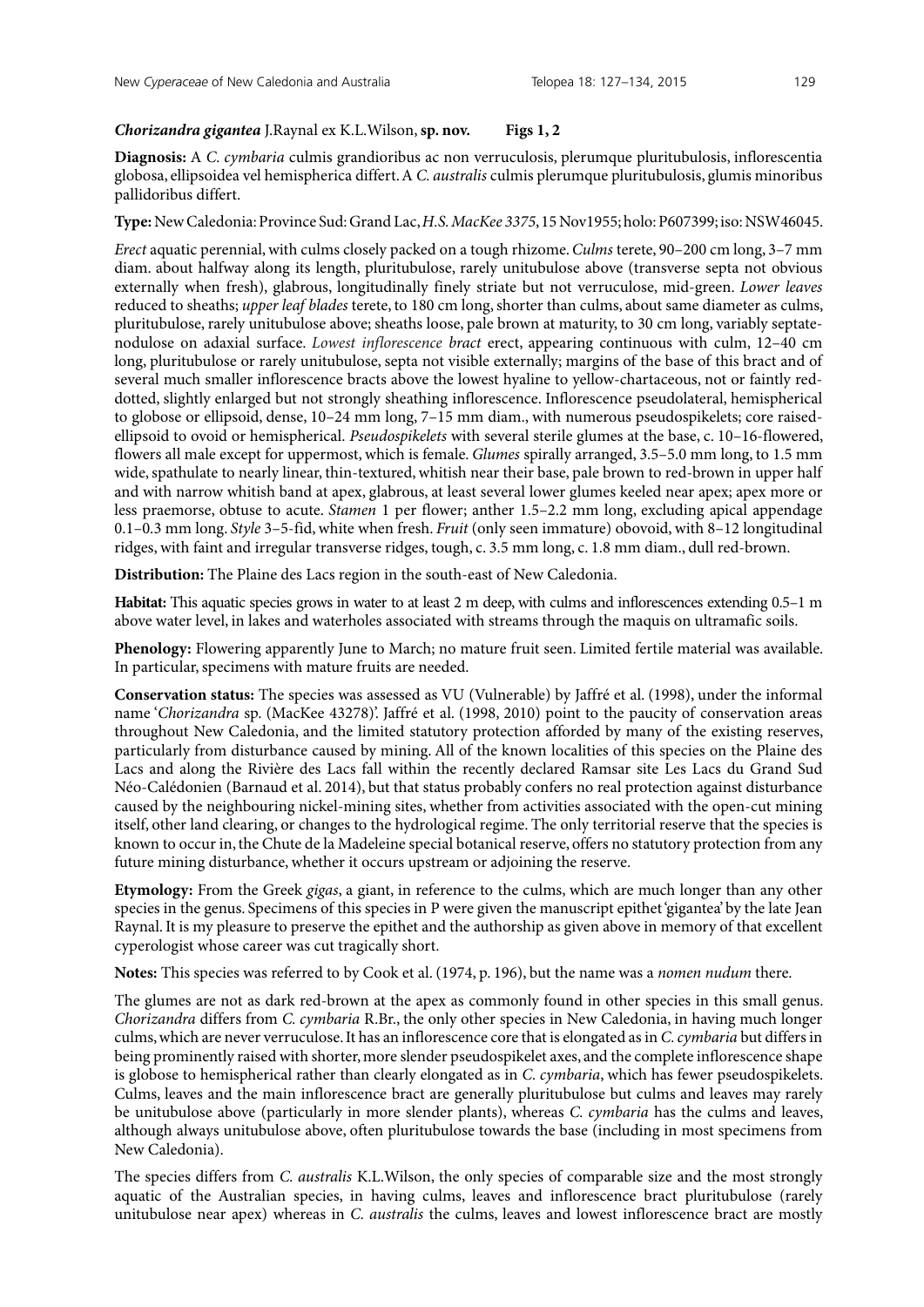unitubulose (culms often pluritubulose below). The inflorescence core in *C. gigantea* is ellipsoid to ovoid or hemispherical (globose to hemispherical in *C. australis*). Glumes in *C. gigantea* are pale red-brown in the upper half, shorter and usually narrower (3.5–5 mm long, to 1.5 mm wide) compared to those of *C. australis* (dark red-brown in the upper half, 5–6 mm long, to 2.5 mm wide).

**Specimens examined:** New Caledonia: Province Sud: Rivière des Lacs en aval de la Chute, *J.-F. Cherrier per H.S. MacKee 43278*, 26 Sep 1986 (P1727435); Grand Lac, *A.U. Daeniker 291*, 12 Oct 1924 (P6897640); Marais Kiki, *H. Huerlimann* 3168, 17 Jul 1958 (G), *H. MacKee 4157*, 25 Mar 1956 (NSW241289); Grand Lac, *H.S. MacKee 36983*, 4 Jun 1979 (P6897635 to P6897639); Lac en Huit, *G. McPherson 2992*, 30 Aug 1980 (MO n.v., NSW242561), *J. Raynal & T. Jaffr*é *16482*, 28 Sep 1971 (P1227433, BISH n.v., G n.v., MO n.v., NSW881425), *K.L. Wilson 7755, P. Weston & J.-M. Veillon*, 5 Feb 1991 (NSW237201); Chute de la Madeleine, *K.L. Wilson 7016*, 17 Mar 1987 (NSW201918, NE); Noumea–Yaté road, 1.8 km NE of Rivière des Lacs, *K.L. Wilson 7192*, 28 Mar 1987 (NSW196527).

## *Machaerina* Vahl

Recent molecular studies (Viljoen et al. 2013 and references therein) indicate that *Baumea* Gaudich. is better treated as part of a more broadly circumscribed *Machaerina*. Combinations in the latter genus exist for all but one of the species found in New Caledonia and two in Australia, so the missing combinations are here made. Further study is needed to clarify relationships within this clade.

*Machaerina johnsonii* (K.L.Wilson) K.L.Wilson, **comb. nov.** 

**Basionym:** *Baumea johnsonii* K.L.Wilson, *Telopea* 1: 457 (1980).

**Type citation:** Holotype: New South Wales: Central Tablelands: Govetts Leap, Blackheath, *E.F. Constable 5576A*, 10.xii.1964 (NSW). Isotypes: BRI, CANB, CHR, K, P.

**Type:** Australia: New South Wales: Central Tablelands: Govetts Leap, Blackheath, *E.F. Constable 5576A*, 10 Dec 1964; holo: NSW688397; iso: BRI-AQ311471, CANB2944931, CHR382501B, K883953, P601877.

#### *Machaerina planifolia* (Benth.) K.L.Wilson, **comb. nov.**

**Basionym:** *Cladium tetraquetrum* var. ? *planifolium Benth.*, *Flora Australiensis* 7: 407 (1878).

*Baumea planifolia* (Benth.) K.L.Wilson, *Telopea* 5: 589 (1994).

**Type citation:** New South Wales: Northern Tablelands: New England, *C. Stuart*, [no date]; K.

**Lectotype** (Wilson 1994b: 589): Australia: New South Wales: Northern Tablelands: New England, *C. Stuart*, [no date]; K883968.

## *Machaerina veillonis* (J.Raynal) K.L.Wilson, **comb. nov.**

**Basionym:** *Baumea veillonis* J.Raynal, *Adansonia,* ser. 2, 13(4): 469 (1974).

**Type citation:** *J. Raynal & J.-M. Veillon 16620,* in uliginosis sylvae densae humidae Mois de Mai dictae prope flumen Album dictum ad partem austro-orientalem insulae Novae Caledoniae, 6.3.1973 (holo-, P!; iso-, NOU!).

**Type:** New Caledonia: Province Sud: Mois de Mai, *J. Raynal & J.-M. Veillon 16620,* 6 Mar 1973; holo: P607383; iso: BISH n.v., CHR n.v., E n.v., G n.v., K883926, L n.v., MO2195529, NOU, NSW805850, NY1163753, P607384, P607385, P752576, TNS n.v.

#### *Schoenus* L.

*Schoenus* (Cyperaceae subfamily Cyperoideae tribe Schoeneae) as currently circumscribed is at its most diverse in Australia (over 110 species). There are several endemic species in New Caledonia, one of which is here described. Relationships within the genus and generic limits in tribe Schoeneae are being investigated further with Jeremy Bruhl (NE) and associates Adele Gibbs and Paul Musili, Russell Barrett (CANB) and Tony Verboom, Muthama Muasya and associates (Cape Town, South Africa).

In *Schoenus* there are usually several to numerous leaves clustered at the base of a culm. Only the basal leaf *uppermost* on a culm should be compared for ligule and sheath apex details. All leaves below that uppermost leaf tend to have reduced blades and deeply split sheaths in all species.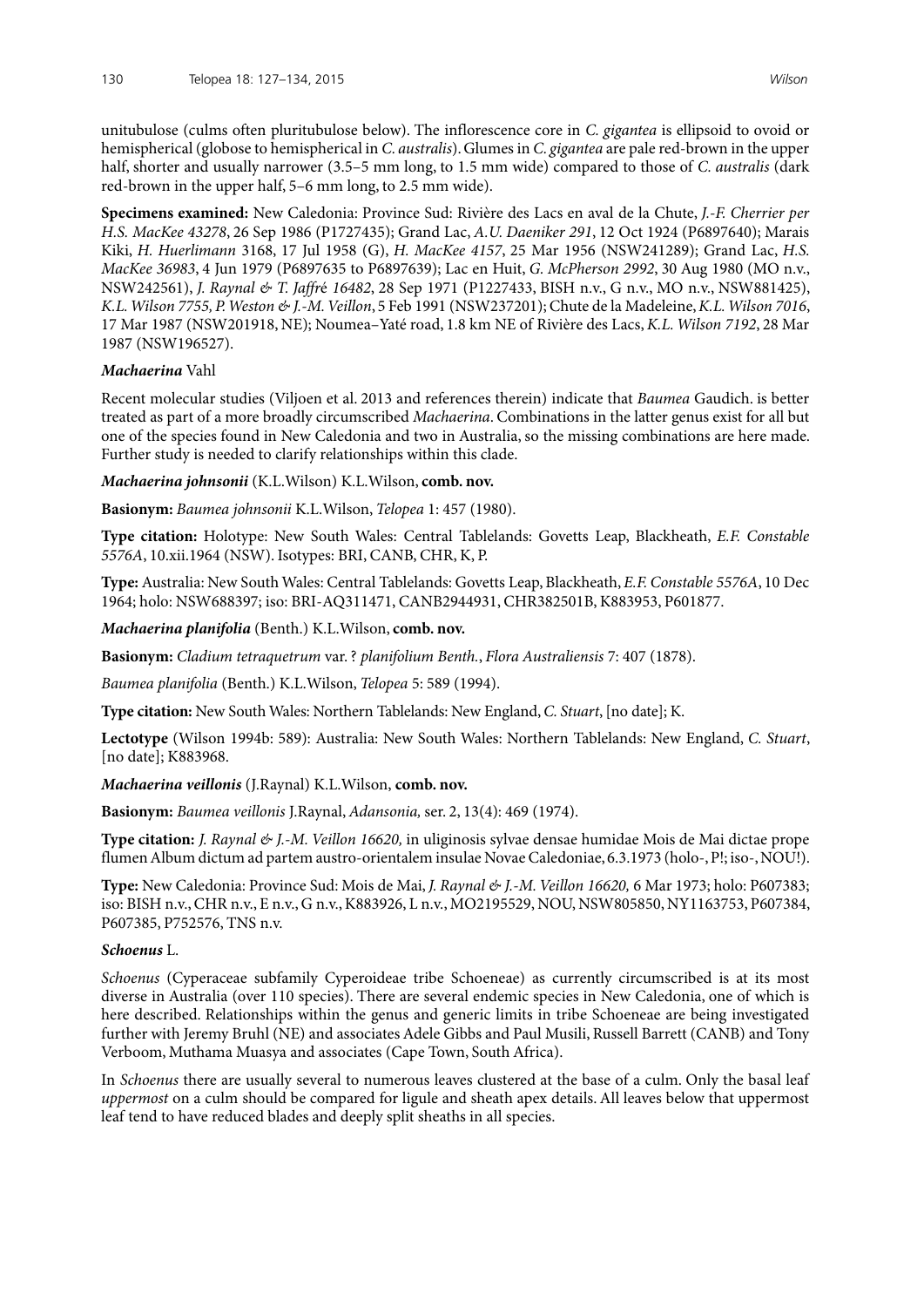

**Fig. 3.** *Schoenus rivularis* – isotype (NSW877938).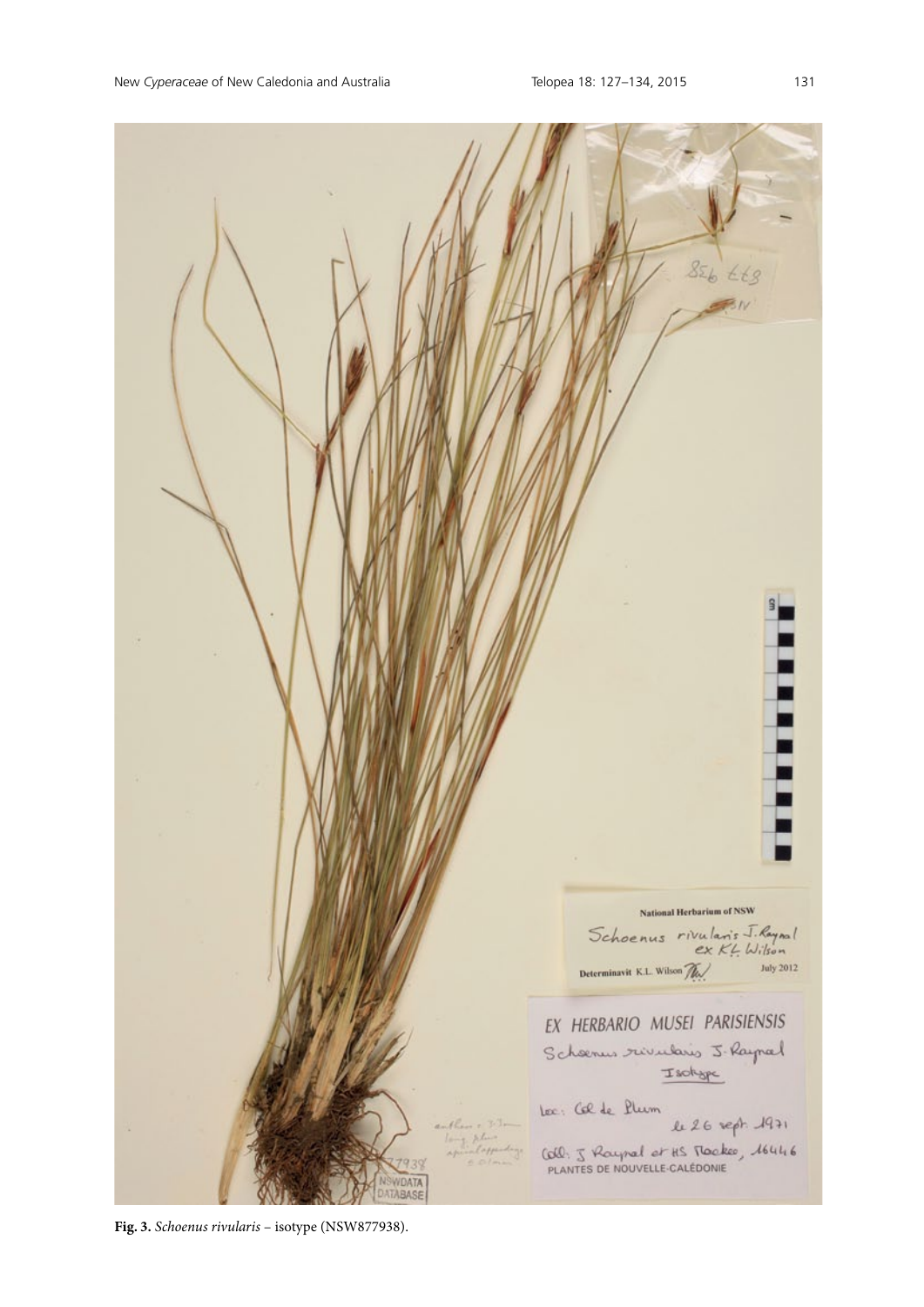

**Fig. 4. A,** Nuts of *Schoenus rivularis,* that on the right with remnant stylebase still attached. **B,** Nuts of *S. pauciflorus* with hypogynous bristles (left) and *S. rivularis* (right). **C,** Junction of leaf blade and sheath showing ligule (arrowed) in *S. rivularis*. (*S. rivularis*: NSW877938; *S. pauciflorus*: NSW90813). Scale bar = 1 mm.

## *Schoenus rivularis* J.Raynal ex K.L.Wilson, **sp. nov. Figs 3, 4**

**Diagnosis:** A *S. paucifloro* vaginis foliorum hebetatibus pallidioribusque complanatibus que fissibus profundeque, periantho destituto differt.

**Type:** New Caledonia: Province Sud: Col de Plum, *J. Raynal and H.S. MacKee 16446*, 26 Sep 1971; holo: P607450; iso: NOU, NSW877938, P607451, P710604).

*Erect* slender perennial, tufted, very shortly rhizomatous, 45–75 cm tall. *Culms* 1-noded, rarely not noded, obscurely trigonous to terete, longitudinal ribs very prominent when dried, glabrous, to 45 cm long, 0.6–1.0 mm diam. *Leaves* mostly basal, with well-developed blade and pseudopetiole, combined length to 35 cm; blade more or less trigonous in cross-section, ribbed on the angles, glabrous except for minute antrorsely aculeate prickle hairs towards the tapering, long-acute apex; sheath equitant (flattened laterally), pale yellowish brown to grey-brown with thinner textured pallid margins, not tightly clasping the culm, split adaxially for most of its length with margins not overlapping; junction of sheath and pseudopetiole/blade lacking a ligule but marked by a slight change in colour and texture; the single cauline leaf is similar but usually with the sheath darker redbrown and split adaxially for about half of its length. *Lowest inflorescence bract* erect, longer than inflorescence, 5–35 cm long; bracts at upper nodes of inflorescence much shorter. *Inflorescence* slender, 3–14 cm long, with several very short internodes and usually with 1 long internode to 10 cm long, giving the overall appearance of 2 narrow-oblong clusters of spikelets. *Spikelets* more or less long-pedicellate (pedicel to 10 mm long), 10–15 mm long, 2- or 3-flowered; glumes 3–5, 8–11 mm long, very narrow-ovate, long-acute, pale to dark yellow-brown or red-brown on the sides (darker near the green midrib), whitish on the margins, glabrous except for sparse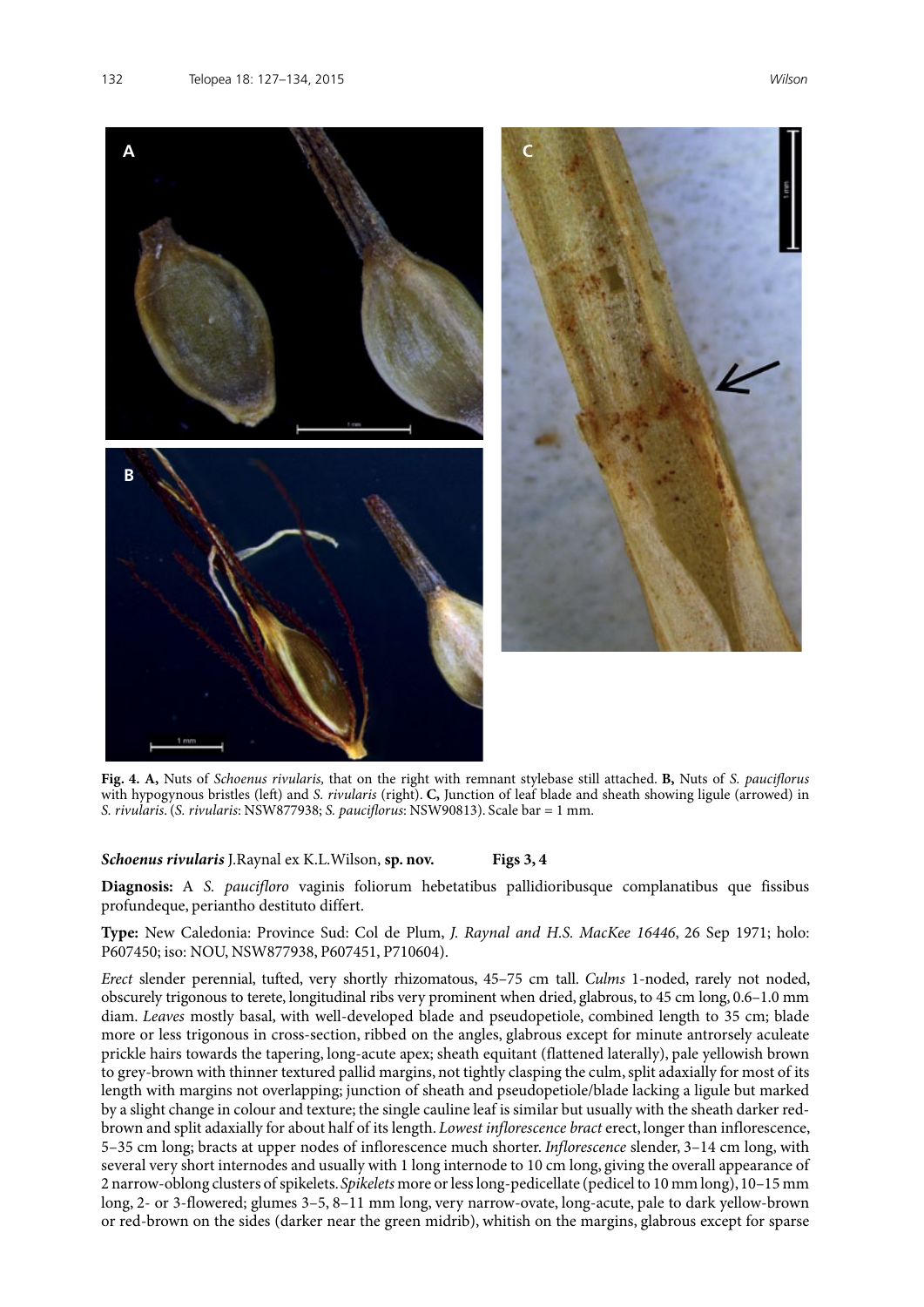minute prickle hairs along midrib and occasionally sparse short white hairs at apex, sides nerveless; basal 2 glumes may be sterile or with vestigial hypogynous bristles or bisexual; next 2 glumes with bisexual flowers; uppermost glume usually reduced, subtending a potentially bisexual flower that usually remains immature. *Hypogynous* bristles absent, or occasionally vestigial bristles to 0.7 mm long, remaining on the spikelet axis. *Stamens* 3; anthers c. 3.3–3.5 mm long, apiculum no more than 0.1 mm long. *Style* 3-fid, branching for 1/3– 2/3 of its length, of similar thickness throughout, dark red-brown at maturity. *Nut* narrow-ellipsoid, with 3 prominent angles (not strongly ribbed), shining, more or less smooth (minute isodiametric reticulate pattern visible at high magnification), whitish to dark grey, 1.8–2.0 mm long, 0.7–0.9 mm diam.

Specimens examined: New Caledonia: Province Sud: Parc de la Rivière Blanche, *H. Huerlimann 3431,* 4 Sep 1958 (P6896146); Route de Yaté, 43 km après le croissement des routes de Plum et de Yaté, *T. Jaffré 555,* 16 Dec 1971 (P2206078, P6896144, P6896145, NSW877951); Plaine des Lacs, *T. Jaffré 1944,* Aug 1977 (P2206079, BISH n.v., G n.v., MO n.v., NOU, NSW877254); Baie Ngo, Plaine du Champ de Bataille, *H.S. MacKee 24462,* 22 Oct 1971 (P6896149, BISH n.v., CHR n.v., G n.v., MO n.v., NSW877255); rive S du lac de barrage de Yaté, 1.5 km N de la Mine du Marais Kiki, *J. Raynal and T. Jaffré 16460,* 28 Sep 1971 (P6898143, NSW877952); Col de Plum, NE face of Mont Dore, *K.L. Wilson 7810,* 9 Feb 1991 (NSW237317, NE); southern side of Yaté Reservoir, c. 1 km directly NNW of Mine du Marais Kiki, *K.L. Wilson 7816,* 9 Feb 1991 (NSW237353); Nouméa–Yaté road, on southern side of Yaté Reservoir (10.5 km E of turnoff to Rivière Bleue Park), *K.L. Wilson 10004,* 20 Aug 2001 (NSW479489, K, MO, NE, NOU, P).

**Distribution:** Scattered in the southern ultramafic region of the main island of New Caledonia, from Col de Plum in the west to near Yaté in the east.

**Habitat:** Usually in open sedge-dominated swampy areas in the maquis, commonly associated with small streams and drainage lines. Jaffré (1980) noted this species as part of the extensive herbaceous layer at some sites of his low-growing Groupe VII (Association à *Pancheria communis* et *Mooria buxifolia*) vegetation type, occurring on damp sites on the Plaine des Lacs.

**Phenology:** Poorly known but flowering at least August–September; fruiting at least October–February.

**Conservation status:** The species is relatively widespread over the southern ultramafic region, so has not been officially listed as threatened. It is not clear whether this rather inconspicuous species is more common than the relatively few specimens suggest, so its status needs further investigation. It has not been collected in any conservation reserves, but some populations fall within the Ramsar site Les Lacs du Grand Sud Néo-Calédonien (Barnaud et al. 2014). Its long-term survival could be affected, like most of the species in this region, by disturbance caused by mining and wildfire (Jaffré et al. 1998, 2010).

**Notes:** This species is morphologically similar in overall form to *S. pauciflorus* (Hook.f.) Hook.f. from New Zealand. It differs from that species in its paler, dull, more strongly flattened, deeply split leaf sheaths (dark red-brown, smooth and shining, more or less rounded and not split or shortly split (for 0.5–5 mm from apex) sheaths in *S. pauciflorus*) and its lack of hypogynous bristles (six bristles to twice as long as the fruit in *S. pauciflorus*) (Fig. 4). Both species show similarities to a small group of temperate South American species: *S. andinus* (Philippi) H.Pfeiff.*, S. antarcticus* (Hook.f.) Dusén and *S. rhynchosporoides* (Steud.) Kuek*.*  Kuekenthal (1938) placed all four of the then known species in subgenus *Schoenus* section *Longisetes* Kuek. along with *S. neocaledonicus* C.B.Clarke (and including *S. juvenis* C.B.Clarke as a variety of that). These latter two species show more affinity to section *Nudicaules* Kuek.

Though not formally published until now, the species name has very occasionally been used in past ecological texts (e.g. Jaffré 1980).

**Etymology:** From the Latin *rivulus*, a small stream or rivulet, referring to the occurrence of this species near small open streams and drainage lines in the maquis.

# **Acknowledgments**

My thanks go to the heads of the following herbaria for making specimens available on loan or while visiting: CANB, K, MEL, NOU, NY, P. Initial study of types and other specimens was undertaken while I was working on a French Government scholarship in 1977 at the Muséum National d'Histoire Naturelle, Paris, France (P). Further examination was made during my posting as Australian Botanical Liaison Officer in 1988–89 at the Royal Botanic Gardens, Kew, England (K). My thanks also go to the following individuals who helped with the provision of material: my colleague Peter Weston (NSW), Nicolas Hallé (P), Tanguy Jaffré (NOU), Jean-Marie Veillon (NOU).